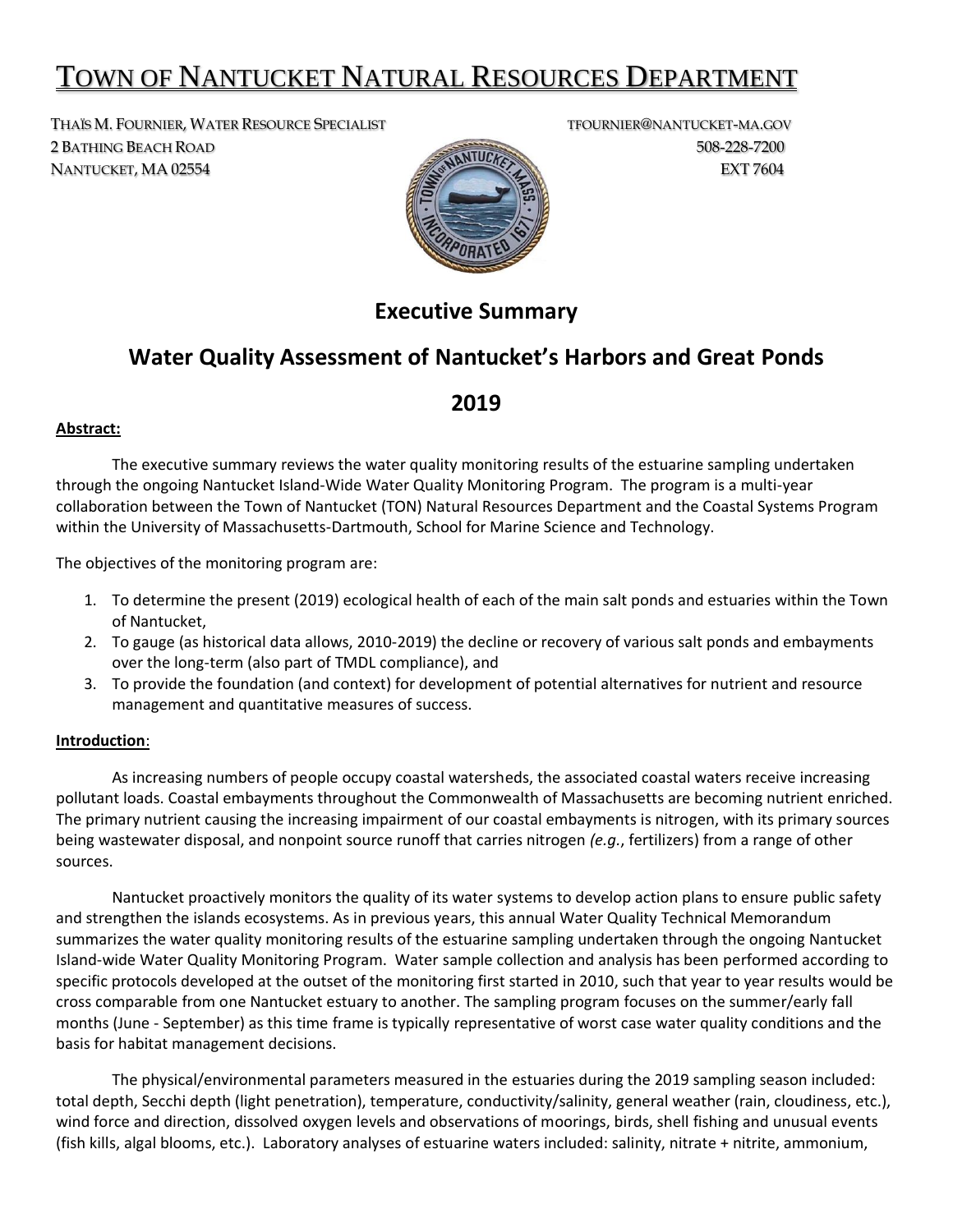dissolved organic nitrogen, particulate organic carbon and nitrogen, chlorophyll-*a* and pheophytin-*a* and orthophosphate.

#### **Trophic State of Nantucket Estuaries:**

The trophic state of an estuary is a quantitative indicator of its nutrient related ecological health and is based on key ecological metrics: concentrations of inorganic and organic Nitrogen, water clarity, lowest measured concentrations of dissolved oxygen, and Chlorophyll-*a* pigments (proxy for phytoplankton biomass/blooms). Nutrient related trophic health scales generally range from Oligotrophic (healthy-low nutrient) to Mesotrophic (showing some signs of deterioration of health due to nutrient enrichment) to Eutrophic (habitats significantly impaired and degraded, high levels of nutrients and organic matter and community shifts). The Trophic Health Index Score used here is a standard numerical scale based on criteria for open water embayments and uses the above mentioned measured parameters to create a habitat quality scale (Howes et al. 1999, http://www.savebuzzardsbay.org).

#### **Results:**

**Table 1. Summary of present status and trends of water/habitat quality of estuaries based on 2019 water quality monitoring data reconciled against historic data collected from 2010-2018 and MA Estuaries Project (MEP) nutrient threshold analyses undertaken for each system except Miacomet Pond.**

| <b>Embayment</b>    | <b>TMDL</b>                            | <b>Status</b>             | <b>Trend</b> | <b>Trophic Health Score</b> | <b>Remedial Actions</b>                                                   |
|---------------------|----------------------------------------|---------------------------|--------------|-----------------------------|---------------------------------------------------------------------------|
| Nantucket<br>Harbor | $0.35$ mg/L<br>$(0.36$ mg/L<br>Polpis) | Approaching N<br>target   | Improving    | High quality                | Planned sewering                                                          |
| Madaket<br>Harbor   | $0.45$ mg/L                            | Approaching N<br>target   | Improving    | High-moderate<br>quality    | Landfill remediation                                                      |
| Hummock<br>Pond     | $0.50$ mg/L                            | Significantly<br>impaired | Variable     | Moderate-fair quality       | Pond openings                                                             |
| Long Pond           | $0.80$ mg/L                            | Approaching N<br>target   | Improving    | Fair quality                | Landfill remediation                                                      |
| Miacomet<br>Pond    | $0.60$ mg/L $($ not<br>regulated)      | Significantly<br>impaired | Unchanged    | Moderate-fair quality       | Potential<br>dredging/chemical<br>treatment of nutrient<br>laden sediment |
| Sesachacha<br>Pond  | $0.60$ mg/L                            | Moderate<br>improvement   | Variable     | Moderate-fair quality       | Pond openings                                                             |

#### **Conclusion:**

The Town of Nantucket has been working for decades to protect and more recently restore its estuaries and their aquatic resources. At present and based on the 2010 - 2019 water quality database developed under the Islandwide unified water quality monitoring program, activities to lower nitrogen enrichment and its negative impacts to water and habitat quality have been planned and implementation is ongoing in four estuarine systems: Nantucket Harbor (raised jetties and planned sewering), Madaket/Long Pond (lined landfill cells and future potential dredging), Sesachacha Pond (biannual openings), Hummock Pond (biannual openings). In addition, the TON's recent fertilizer application by-law should reduce nutrient inputs into Nantucket's embayments. As a result, it is anticipated that the efficacy of these management activities should be seen in the present and future water quality monitoring results.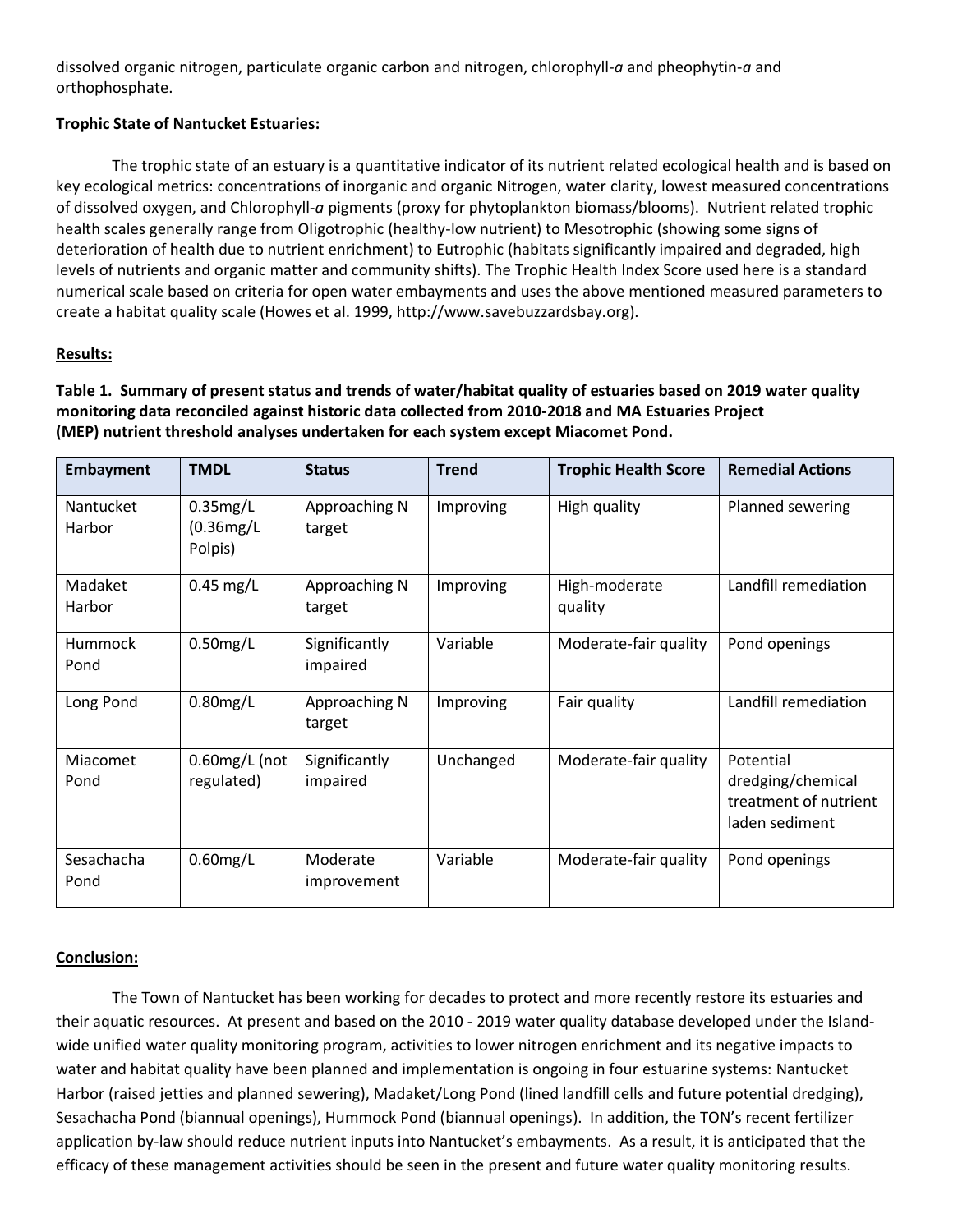

**Figure 1. Temporal trends in Nantucket Total Nitrogen levels at all stations. Note that in all cases the 2017-2019 levels are lower than the earliest grouping with 2014-2016 being in the middle. TN levels have declined harbor-wide over the past 10 years due to nitrogen mitigation strategies implemented by the Town.**



**Figure 2. TN levels in Madaket Harbor main basin (MH-2,3-4), Hither Creek (MH-1) and Long Pond (stations Long 5 & 6) over the past decade. Note that in all cases the 2017-2019 levels are similar to (but slightly lower than) the earlier grouping in Hither Creek and Madaket Harbor. In contrast Long Pond shows significant reductions in over time.**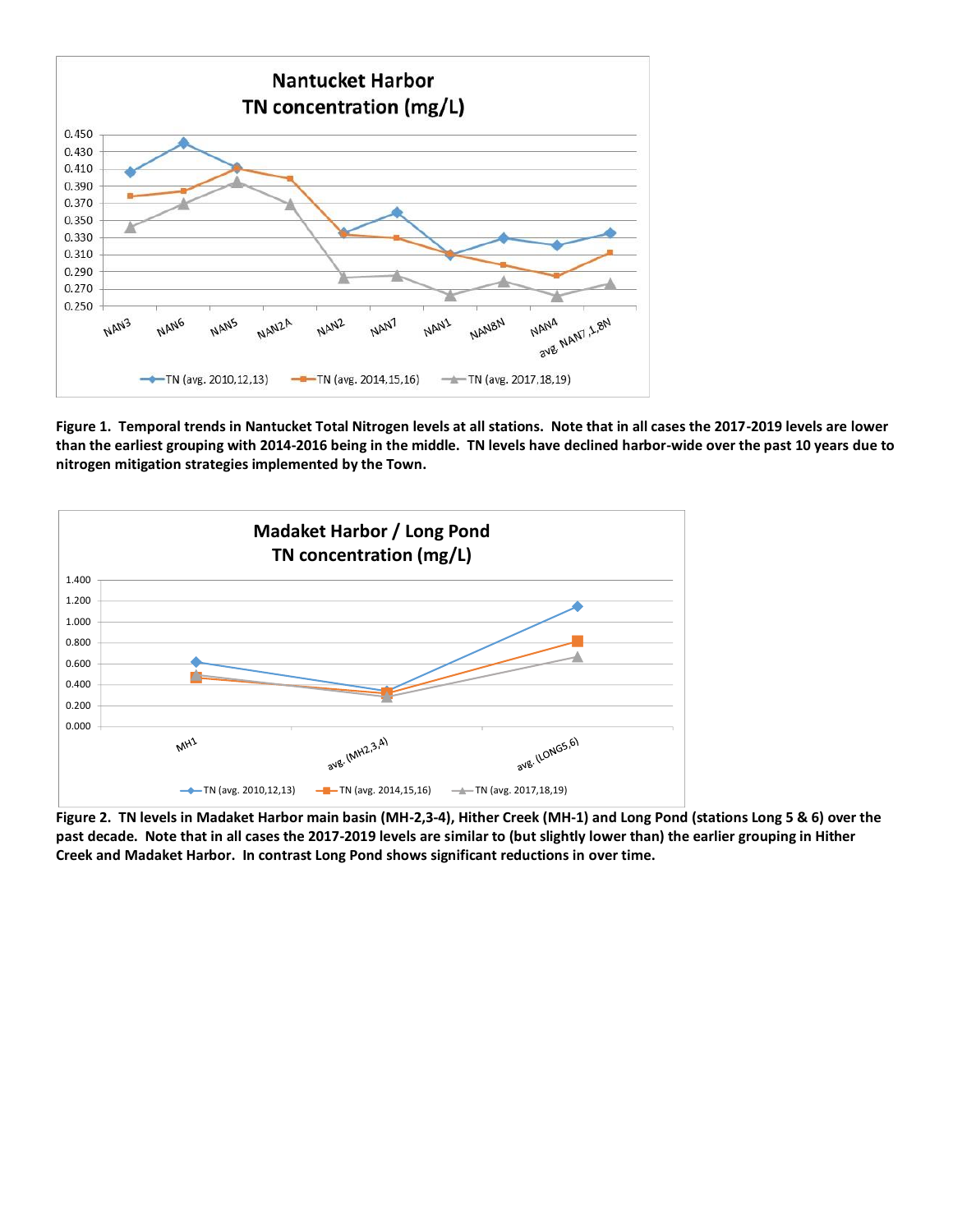

**Figure 3. Change in TN level in Hummock Pond main basin (HUM-1,3,5,7) and the Head of Hummock basin (HUM-7) over the past decade grouped to reduce the variation to see if any trends existed. Note that the 2014-2016 (most successful pond openings) showed the highest water quality (lowest TN levels) throughout the pond, while the previous period and recent period had higher TN levels.** 



**Figure 4. Summer average total nitrogen levels by station over time in freshwater Miacomet Pond. As a freshwater pond a regulatory TMDL target for nitrogen or phosphorus has yet to be established. Miacomet Pond remains a nutrient degraded system in 2019.**